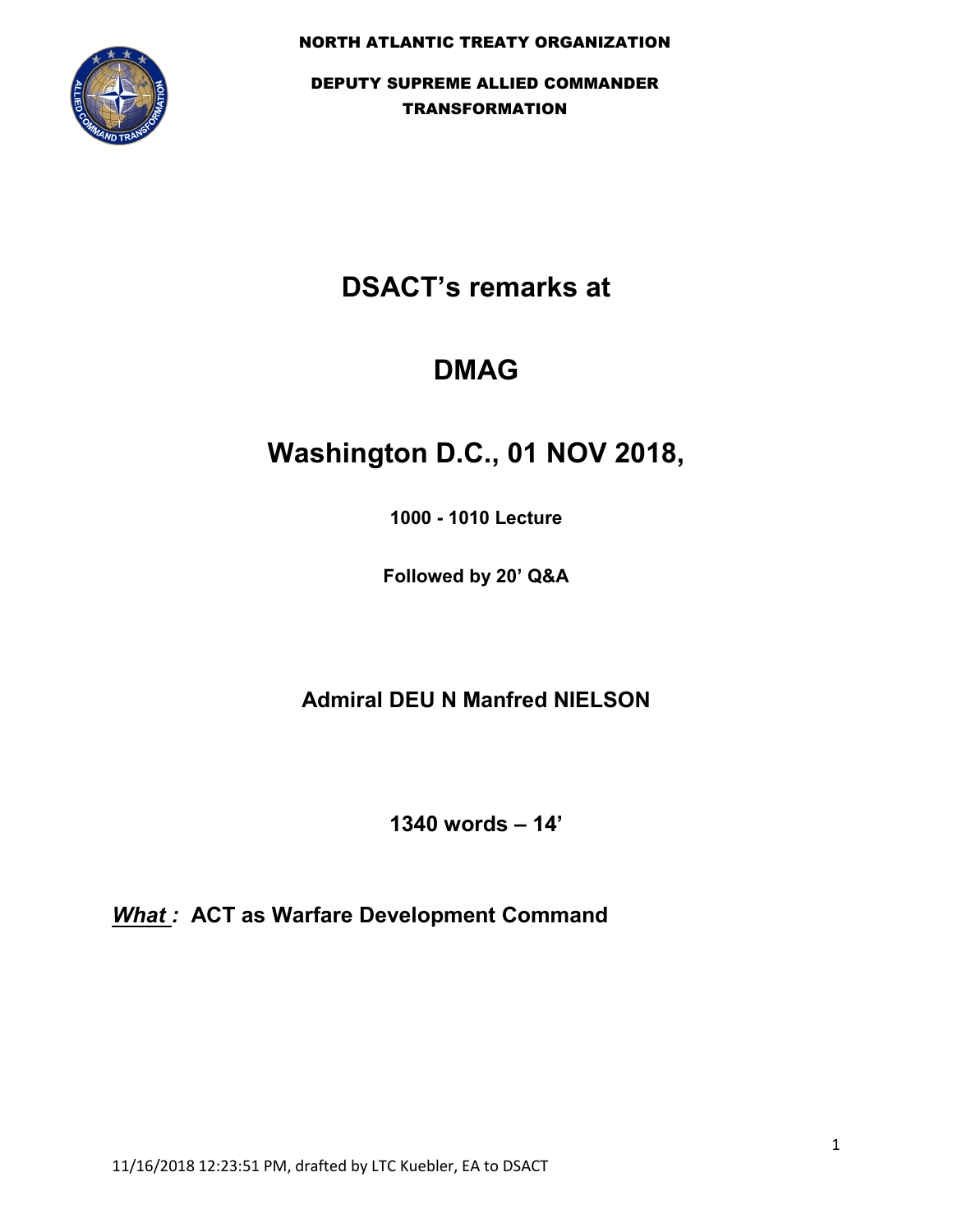

Good morning,

I'm very pleased to have the possibility to address the Defense MOU Attaches Group today.

I have to admit that when Dr Seekatz approached my team we had no clue of the existence of this group.

Which is surprising as your mission [quote]: is to promote effective defense equipment, cooperation and defense trade between the U.S. and the Nations represented by the DMAG members and to strengthen DMAG nations' military warfighter capabilities. [unquote]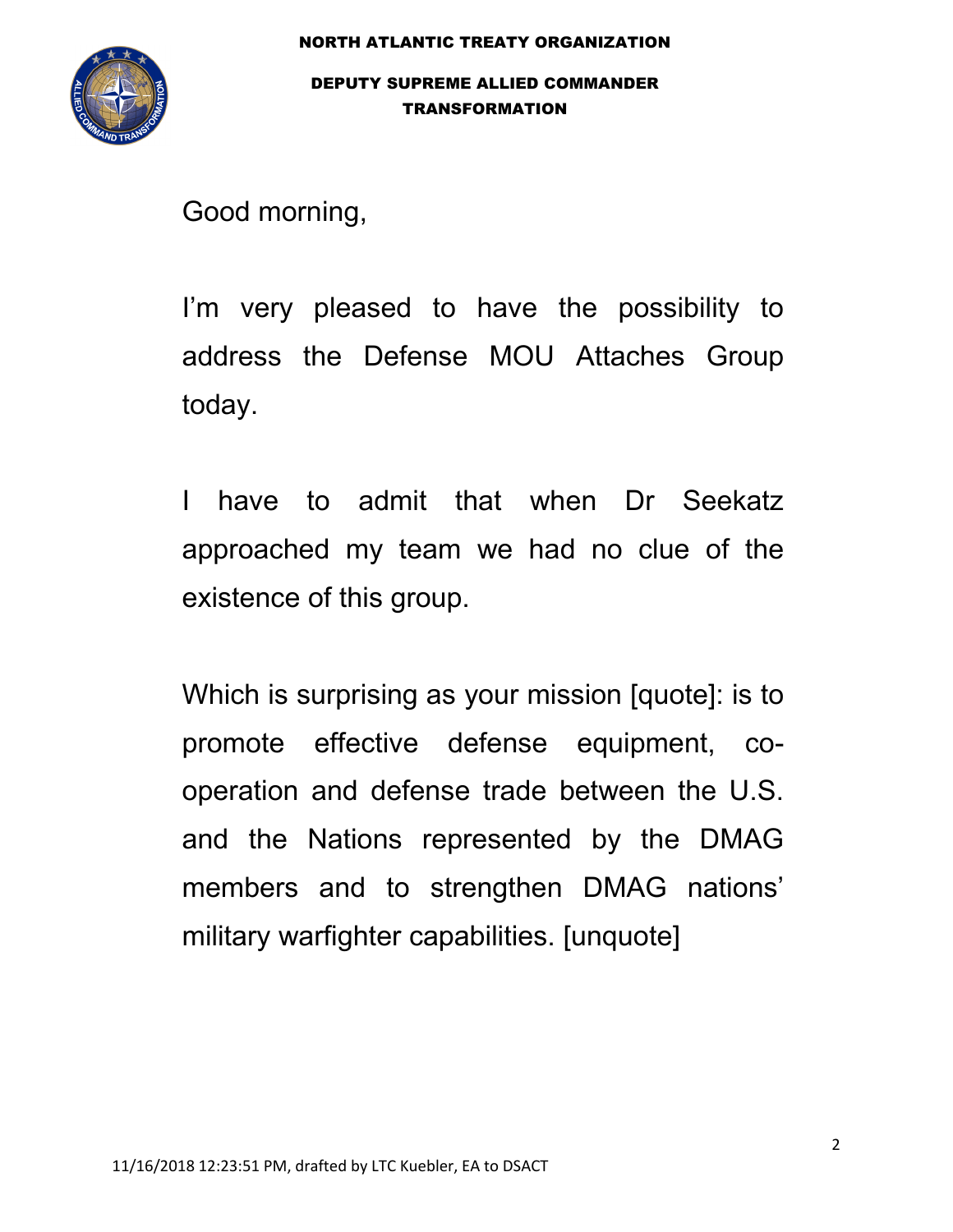

This is pretty close to what we do in ACT, despite the point of defense trade and the focus on military capabilities only.

Therefore I'm very happy to share some thoughts with you about Allied Command Transformation which. ACT is the only NATO HQ from the NATO Command Structure on this side of the Atlantic. This is presenting challenges and opportunities alike.

So, what is ACT's role?

ACT does not provide transformation. Transformation is not an end in itself.

We are the command for NATO focused on Warfare Development activities for the Alliance.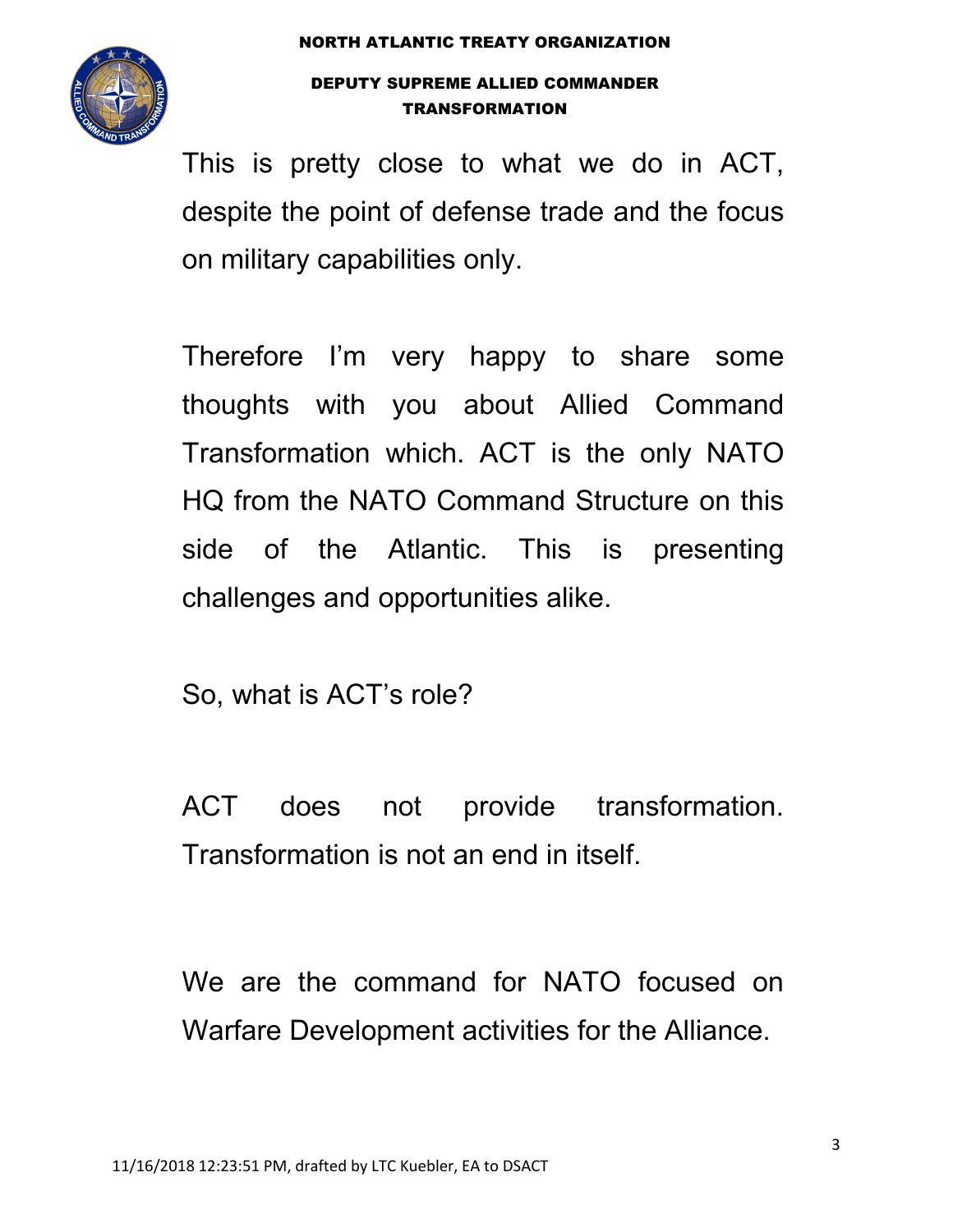

Or in other words: we take care that NATO can meet its three core tasks even decades ahead of us.

It is an incredibly exciting place to serve right now. Our focus is on the analysis of future trends and thoughts on what to expect from the futurity for the military environment. We try to establish the bridge to our variety of challenges in order to increase the effectiveness and relevancy of our current and future capabilities.

This essential forward thinking ensures that NATO is relevant today and even tomorrow.

We seek to provide NATO the necessary capacities in the right posture, for current -, but with even more emphasis, for future operations.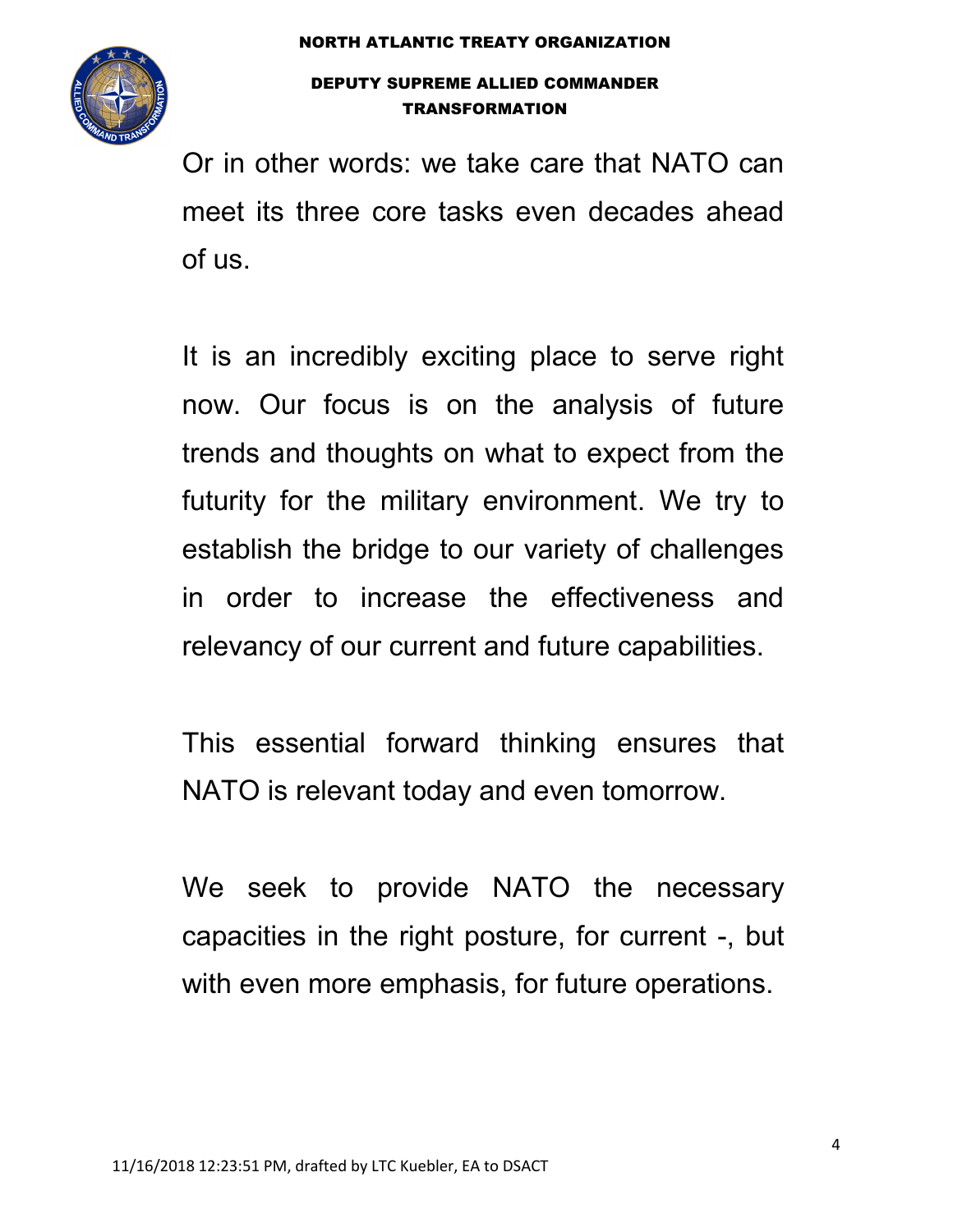

Allied Command Operations in Mons, Belgium and ACT. One cannot go without the other.

ACO leads the operating effort. They are the warfighters, supported by ACT.

ACT leads the adaptation effort. We are the warfare developers, supported by ACO. It is a combined and permanent enterprise. Together we bridge the present and the future.

Internally we are structured in four crossfunctionally working pillars:

Resources and Management under the lead of a two star Turkish General,

Strategic Plans and Policy led by an American two star general,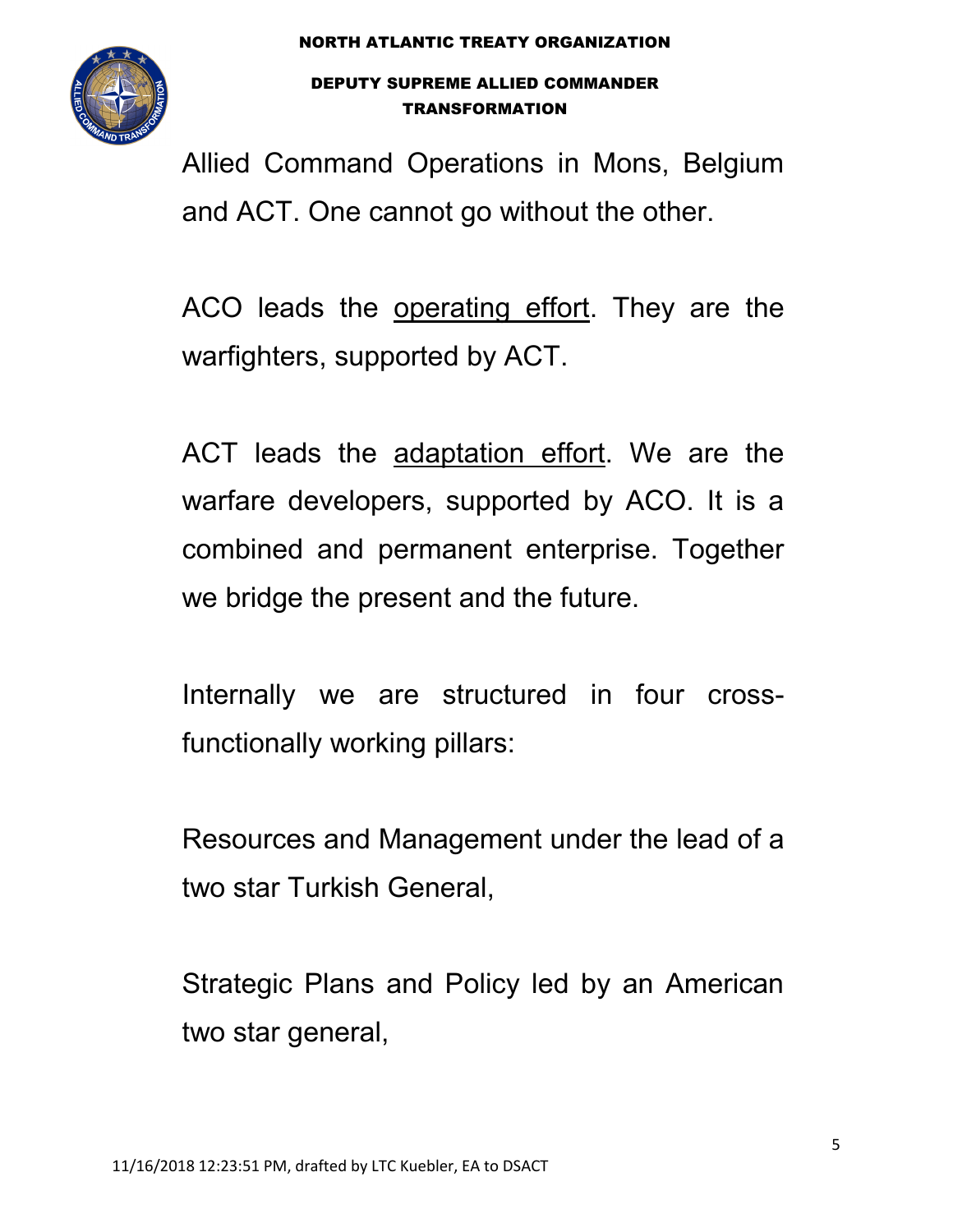

Capability Development led by an American three star general,

and Joint Force Development led by an Italian two star general.

Our commander is a French four star general, the Deputy is a four star in rotation between Germany and Italy and the chief of staff is a British three star.

We have in total three subordinated commands,

The Joint Warfare Center in Stavanger Norway,

The Joint Force Training Center in Bydgoszcz Poland,

And the Joint Lessons Learned and Analysis Center in Lisbon, Portugal.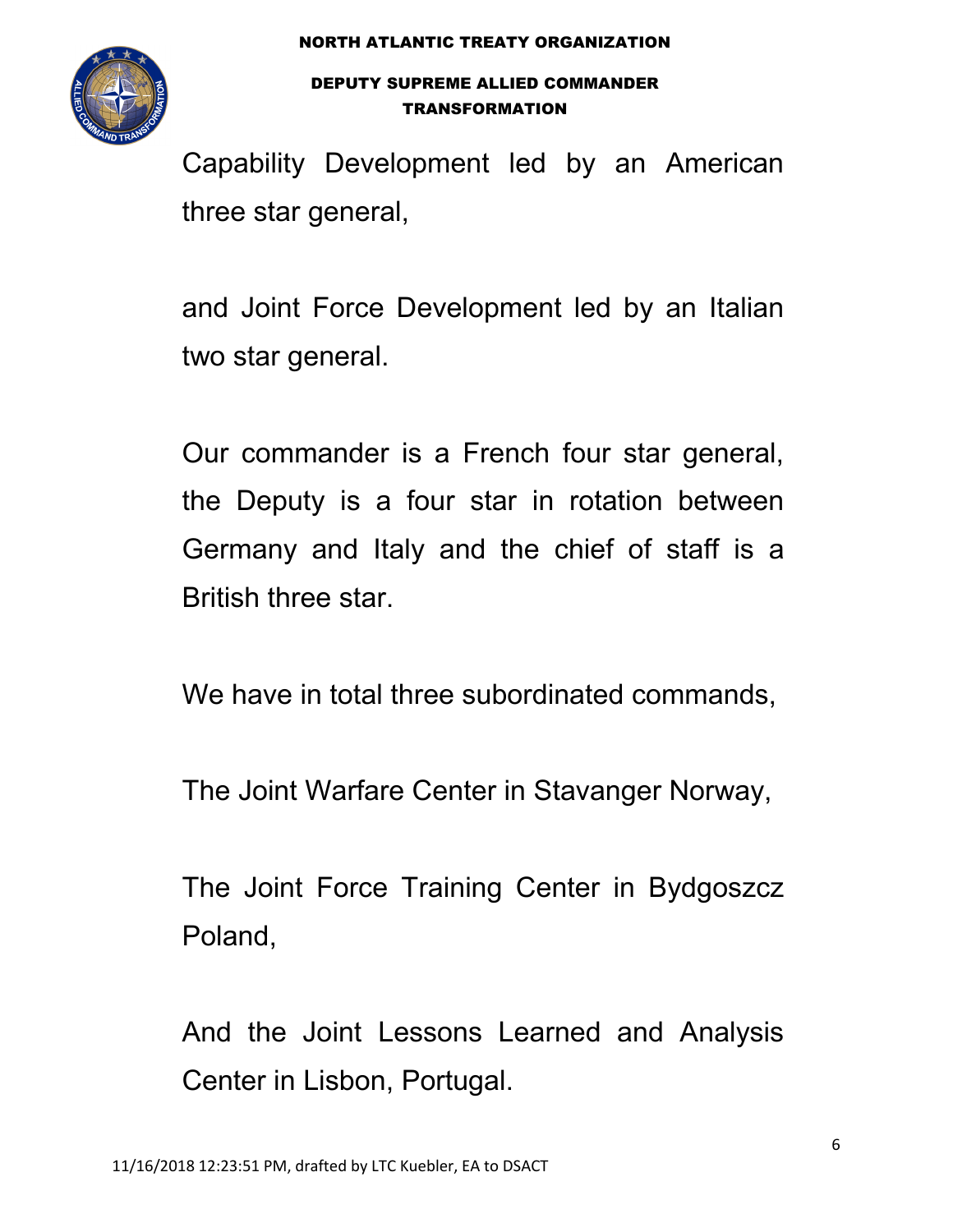

In order to be fully connected with the Pentagon we do have a permanent one star liaison officer directly linked to the office of the Chairman of the Joint Chiefs of Staff.

ACTs most important outputs are:

The Strategic Foresight Analysis – SFA, in which we don't predict the future but instead depict future political, social, technological, economic and environmental trends and highlight their implication for the Alliance up to 30 years ahead.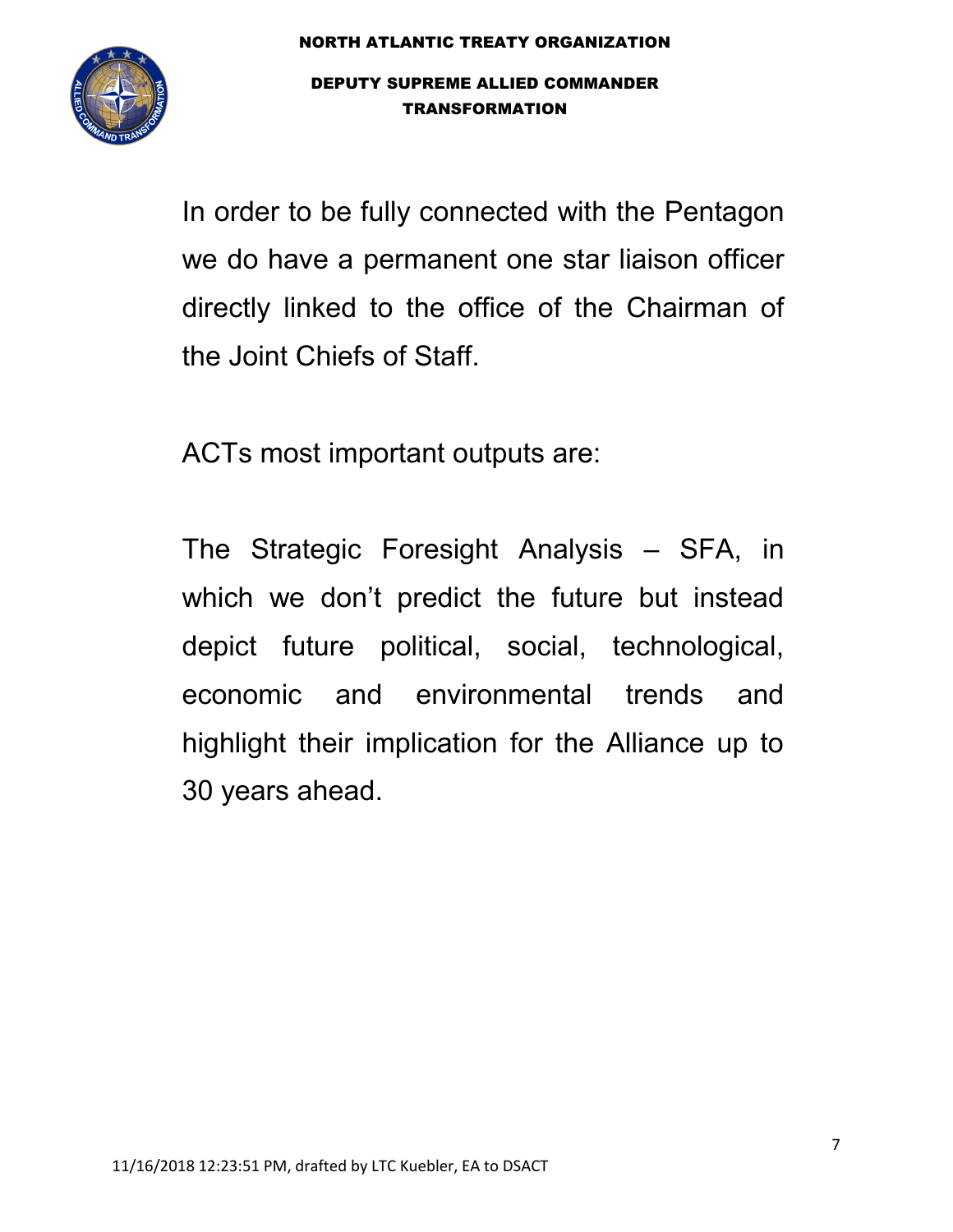

In this regard, we can't see any future operation without involvement of partners.

Therefore SFA is produced together with partner nations, universities, international organizations like the European Union and the United Nations, civilian companies like Google, think tanks and non-governmental organizations like the red Cross just to mention a few. And it's unclassified and therefore usable by all.

Based on that trend analysis, our Bi-Strategic Commands Framework for Future Alliance Operations - FFAO identifies key attributes driving our efforts to keep our edge over any potential adversary or change in security environment.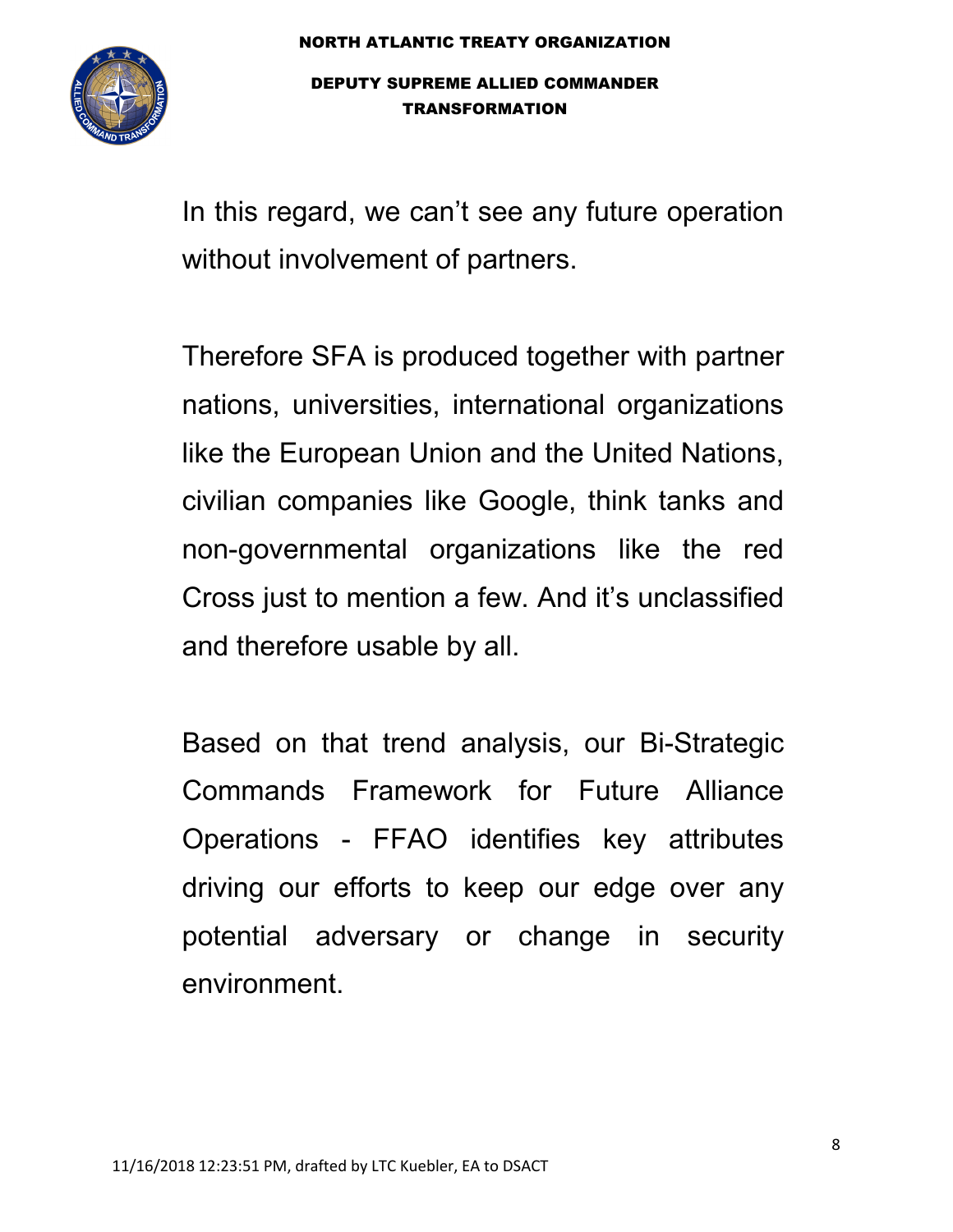

Those key attributes are: flexibility, interoperability and of course, speed in innovation! In short we indicate what forces might need to be and to do for 10 to 15 years ahead.

And this contributes essentially to our NATO Defence Planning Process – NDPP.

A 4 year cycle which is the primary process to facilitate the identification, development and delivery of NATO's present and future capability requirements.

The NDPP is the principal vehicle for the harmonization of capability development efforts undertaken by Allies individually, multinationaly or collectively.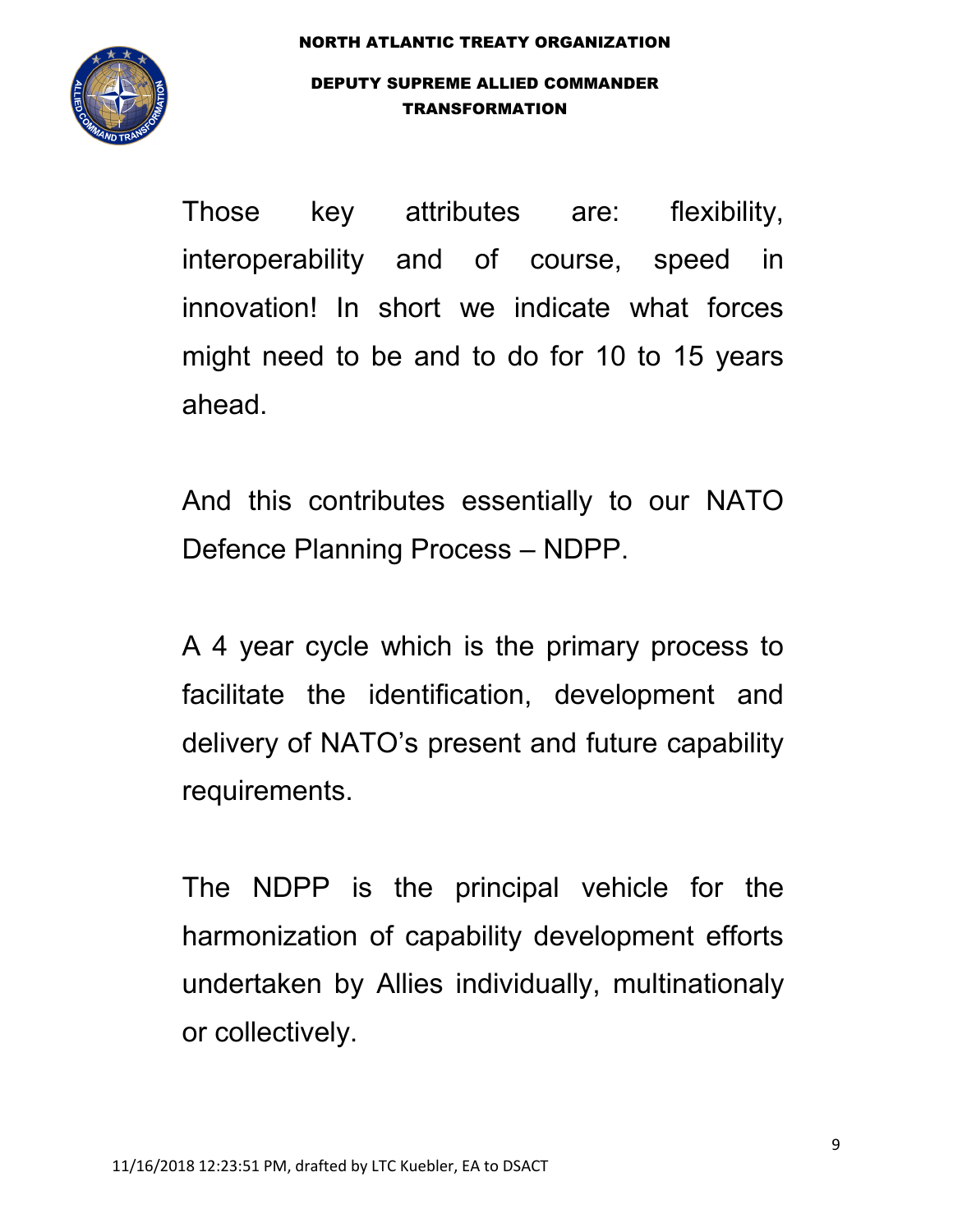

The NDPP mentioned key attributes: flexibility, interoperability and pace in innovation are easy to postulate but difficult to bring to life.

They require detailed understanding and a concerted effort enabled with the right adaptive policy, planning guidance and decision making speed.

In this regard we also have to talk about it from a threat perspective.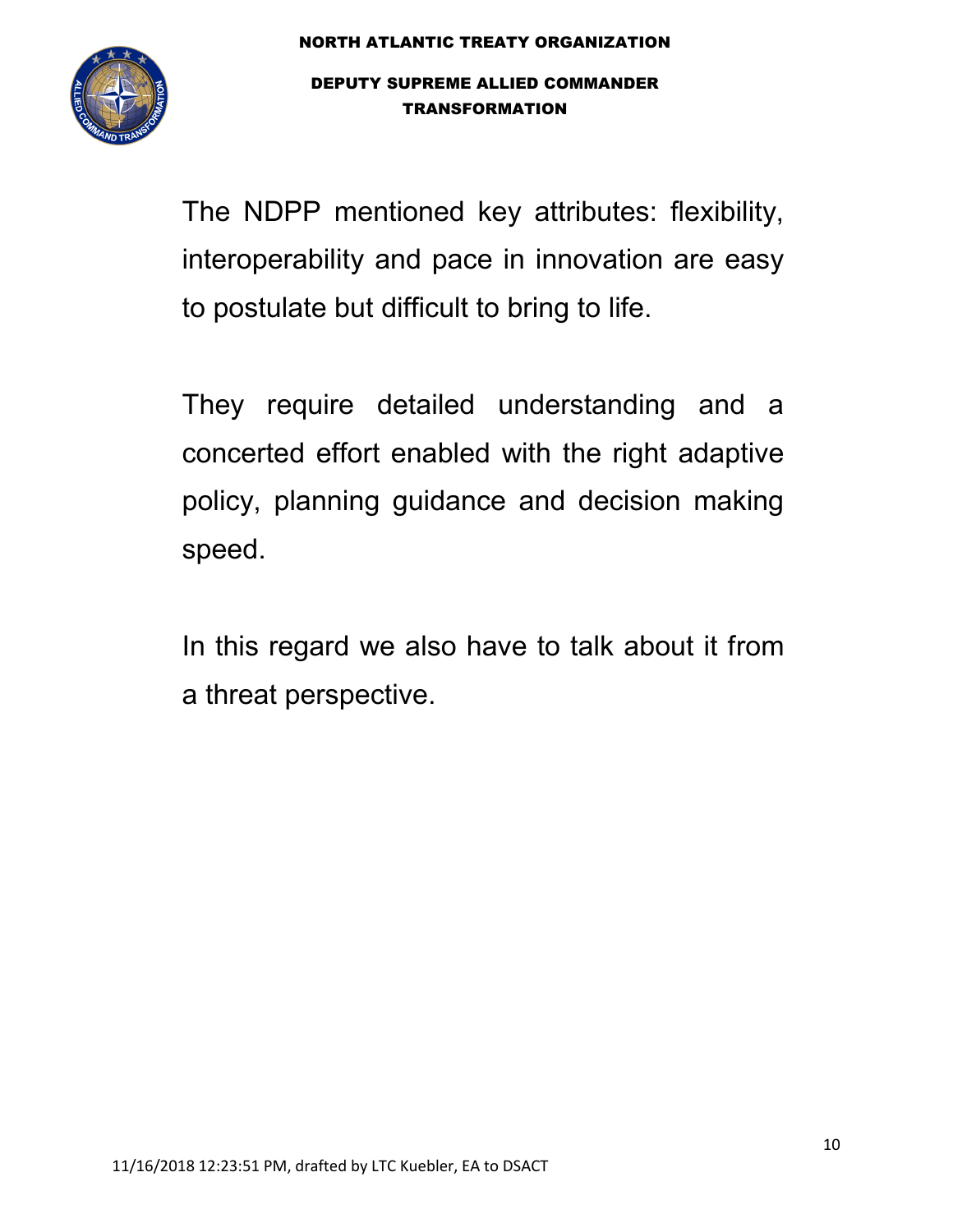

Factors such as the increase in defense spending and the availability, the proliferation of knowledge and technologies have provided rivals and potential adversaries with growing capabilities.

They have the ability to challenge the Alliance politically, militarily and technologically and they don't hesitate to do so.

A substantial part of the rapid modernization of potential competitors' civilian and military capabilities is supported by access to and use of emerging and disruptive technologies.

A number of state and non-state actors are developing new capabilities. Like the Fighter Robots presented by Russia.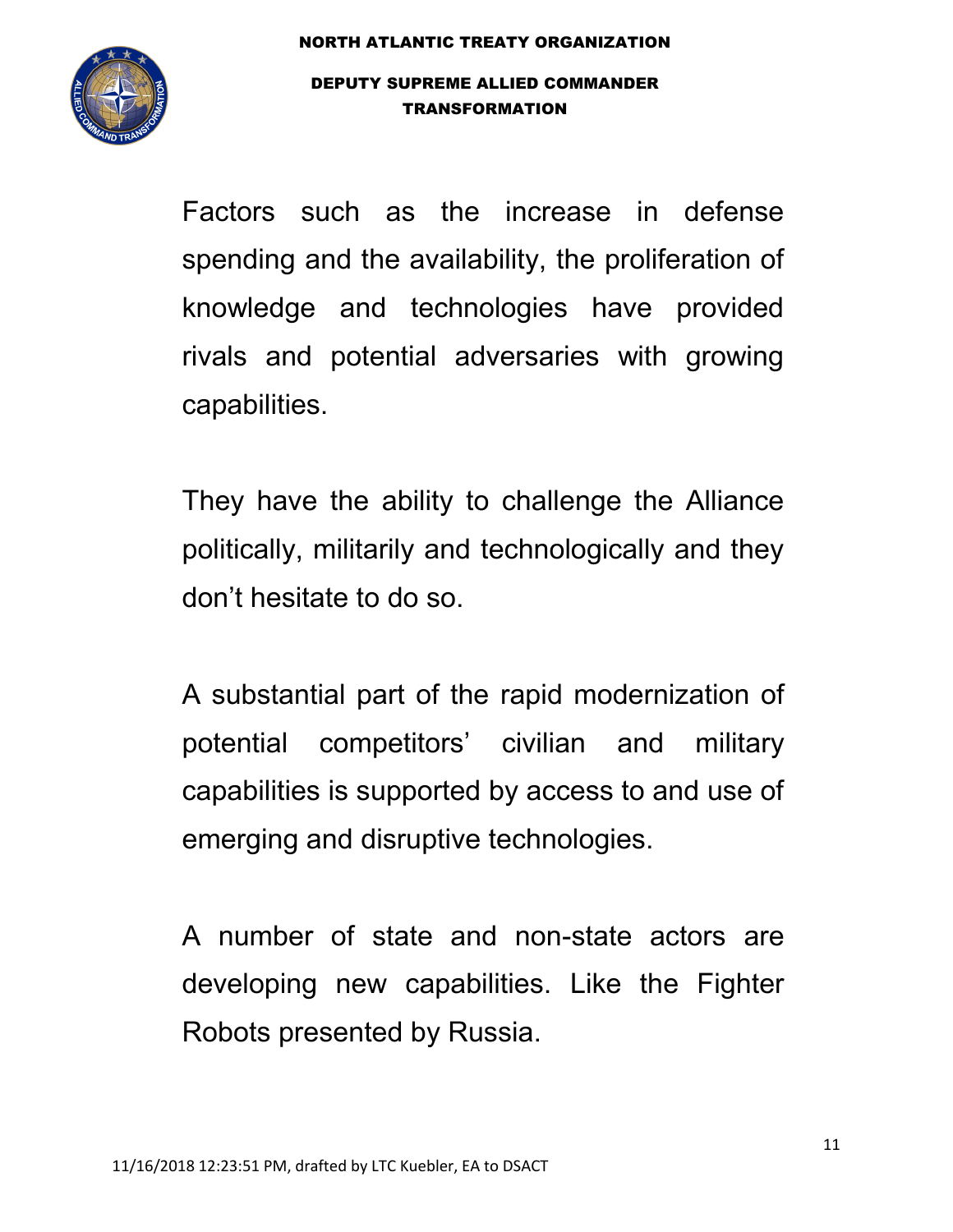

And don't forget in which security environment we are right now. Hybrid warfare is the new normal.

We are in the fog of neither peace nor war. We are in a constant crisis and destabilisation.

We are in a situation in which a large scale cyber-attack can cause much more harm to populations rather than classical kinetic attacks.

This brings me back to the  $ACT - and$  the NATO perspective.

NATOs core answer to the hybrid warfare environment is that: NATO must be more aware and alert, more resilient to attacks and able to respond perhaps asymmetrically.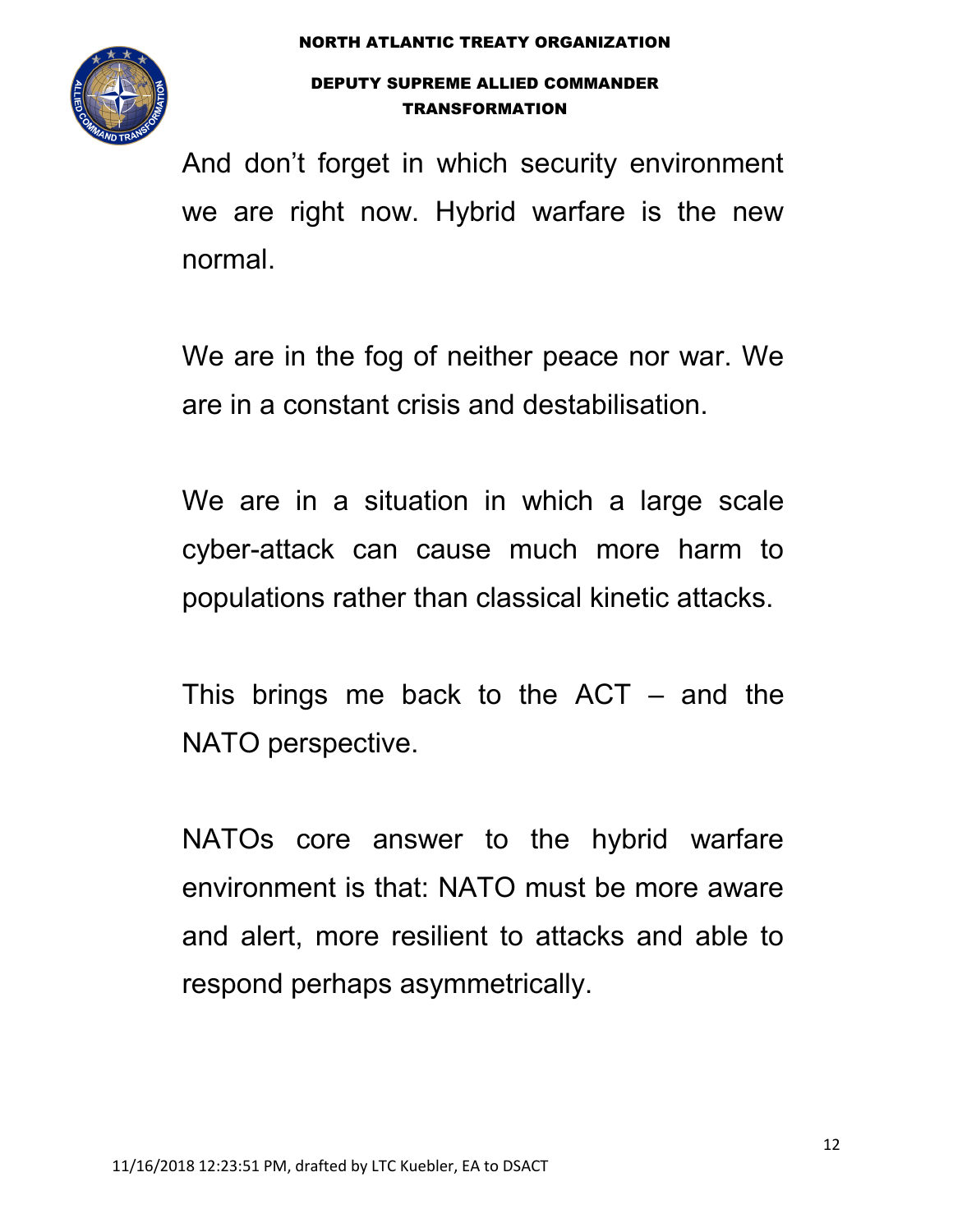

At the NATO Warsaw Summit in 2016, nations agreed to identify advanced and emerging technologies, to evaluate their applicability in the military domain and to implement them through innovative solutions.

Indeed, exploiting emerging and disruptive technologies will allow us to develop game changing capabilities in order to provide NATO the ability to counter potential adversaries, as the Alliance continues to deter, defend and guarantee peace.

And we are well aware: We can't work on the future without being connected with many others.

In a collaborative effort with industry, academia, international organizations and nations we have already established a common understanding: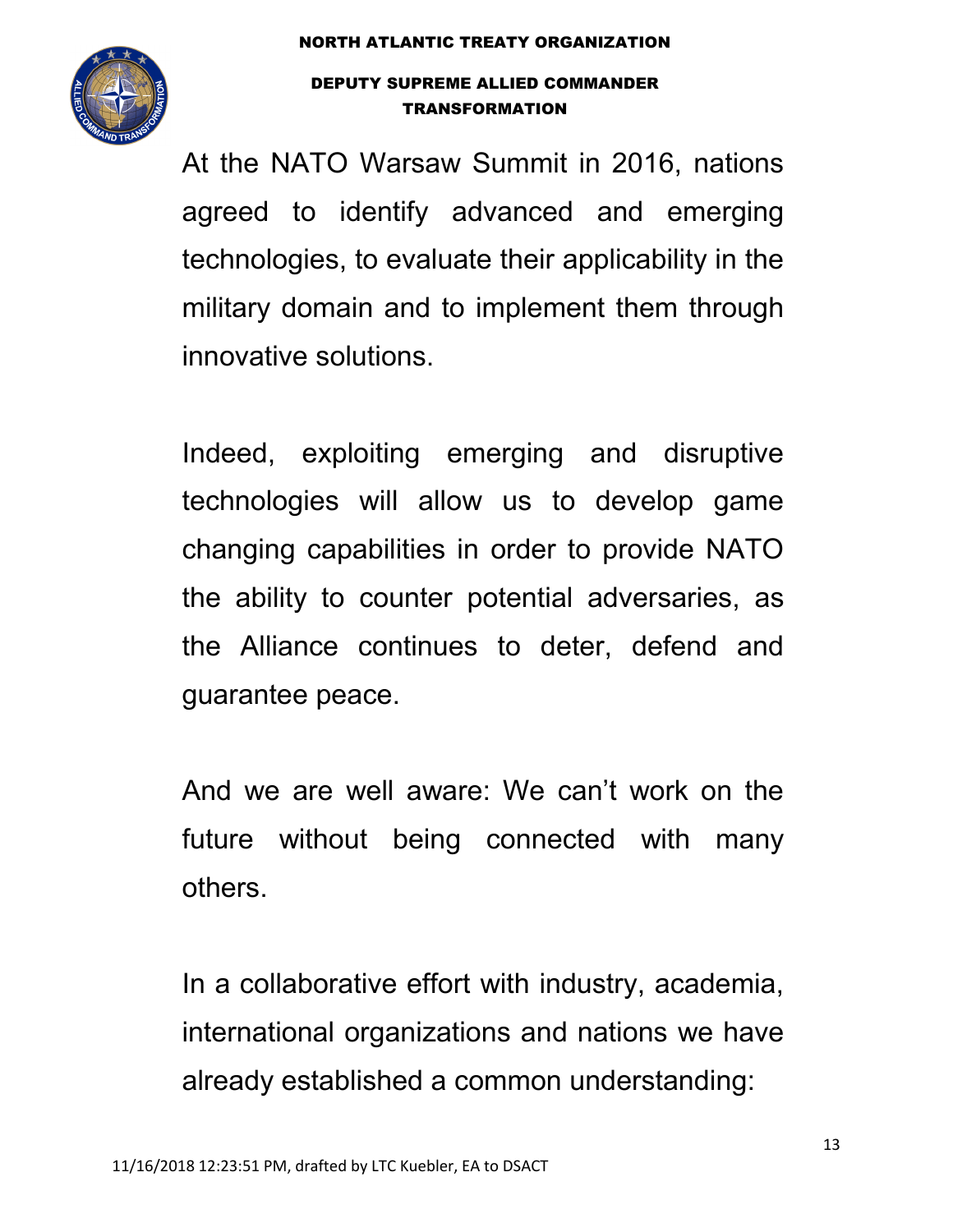

Firstly of the importance of disruptive technologies such as artificial intelligence, autonomy and quantum computing.

And the certainty that the classical defense industry is not any longer the driver of innovation. The multiple startups around the world are the ones.

Which means that we have to adapt our procedures and processes which were successful with the traditional defense industry but will not work with the non-defense industry.

To seek for only military capabilities will lead to failure, we have to bring the mindset of civilian capabilities for military usage into reality.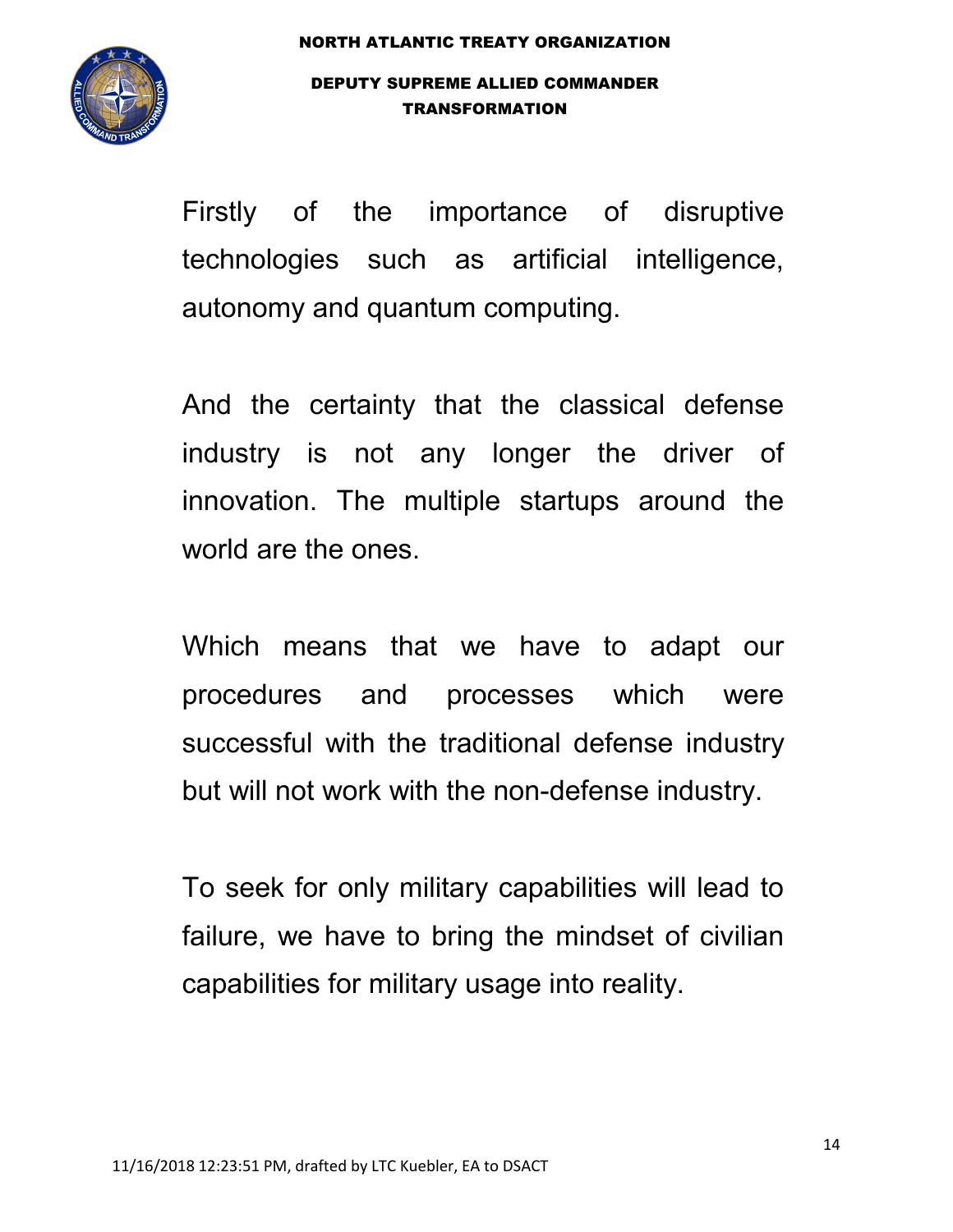

And this not only due to disruptive technologies but due to some realities as well.

In many of our nations the demographic change will have a serious impact on the military environment.

We have to be ready to ask the question which military tasks could be done by civilians for us. This will require new structures and procedures as well.

Civilian-military day zero interoperability will be key!

Secondly of the urgency for our alliance to adapt and the speed needed to act, to take advantage of the opportunities and meet the challenges alike.